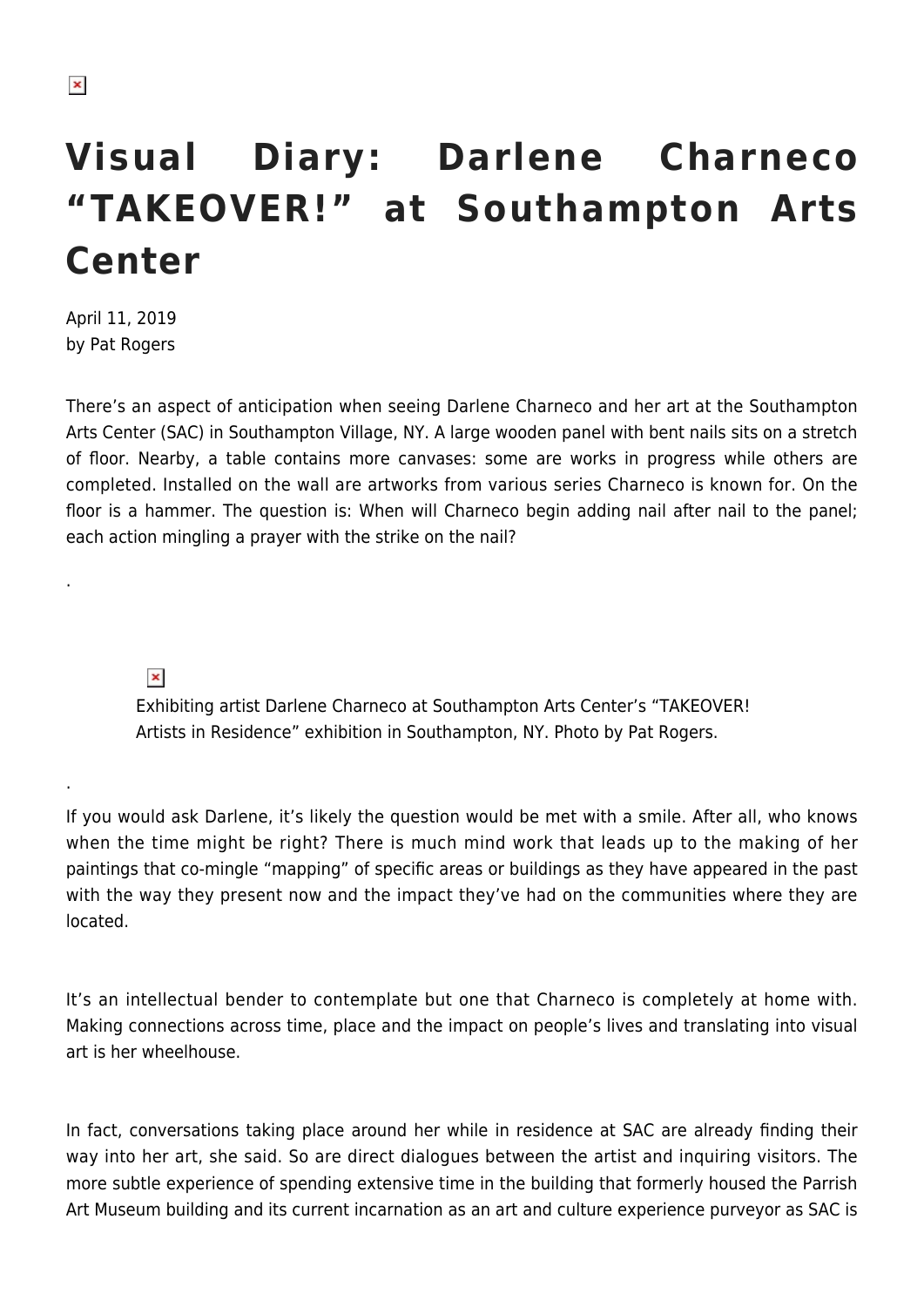also seeping into her mapping, she said.

 $\pmb{\times}$ 

.

.

.

.

Artist Darlene Charneco at work as part of Southampton Arts Center's "TAKEOVER! Artists in Residence" exhibition in Southampton, NY. Photo by Pat Rogers.

Mapping—the way Charneco connects past and present and the impact on neighborhoods and their residents—morphs into a combined timeline that manifests into a single artwork. This process is an underpinning of much of her abstract artwork.

There are several distinct series on view at SAC. Charneco's studio space feels as if it's part exhibition, part hang out space and part work space with easy flow from one space to the next. Viewers can expect to find four distinct but connected series. All make use of abstraction and conceptual intention.

There are resin-drenched mapping paintings that depict towns in her "Petri Playground" works (including Hamptons walking towns of Sag Harbor, Southampton and others); resin paintings from her "Self-Assembling Memory Palace" which applied mapping to communities, people, networks and the ways specific memories play into the larger dynamic.

> $\pmb{\times}$ Painting by Darlene Charneco, part of her series, on view at SAC during her artist-in-residency. Photo by Pat Rogers.

Pounded nail paintings are part of Charneco's "Prayer & Weaving" series. The "Perception" series combines a bit of both with single nails and abstract paintings with resin adopting a sense of quiet. Like the "Prayer & Weaving" paintings where each nail represents a prayer or thought or intention, the nails in the "Perception" series can represent a single word or even a moments of silently waiting.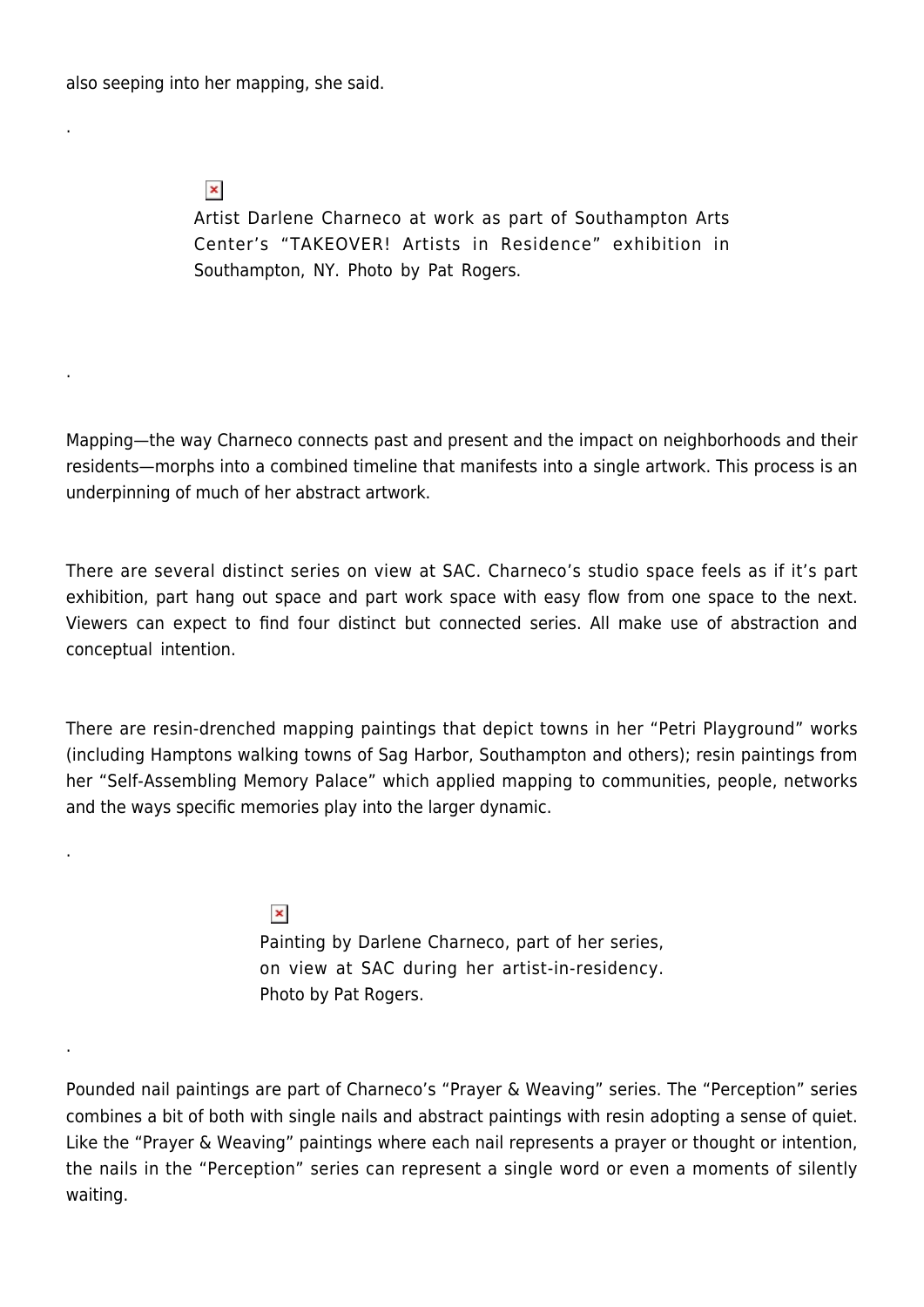At SAC, visitors can become part of the art by writing down a prayer and adding it to a bowl where Charneco integrates into her weaving painting process. She also taught a class on mapping to connect participates closer to her art process (as well as how they can do it for their own creative endeavors).

 $\pmb{\times}$ 

.

.

.

.

.

A bowl of prayers or intentions left by visitors in Darlene Charneco's pop up studio at Southampton Arts Center. Photo by Pat Rogers.

While visiting with Charneco, visitor conversations where plentiful with much intrigue to be found in her studio space. People seemed equally engaged and wanted to know more about her work and her process and the ways the series of works connect with each other. Being around other artists and conversing about each other's work or art in general has also been inspiring, she said.

"This has been an amazing experience and opportunity," she said. "We get to connect with other artists and share the art making process with people who maybe wouldn't necessarily have gone to a gallery to see art. It's been inspiring all around."

 $\pmb{\times}$ 

Paintings by Darlene Charneco on view at Southampton Arts Center's "TAKEOVER!" exhibition. Photo by Pat Rogers.

## $\pmb{\times}$

Darlene Charneco's work space at Southampton Arts Center's "TAKEOVER! Artists in Residency" exhibition in Southampton, NY. Photo by Pat Rogers.